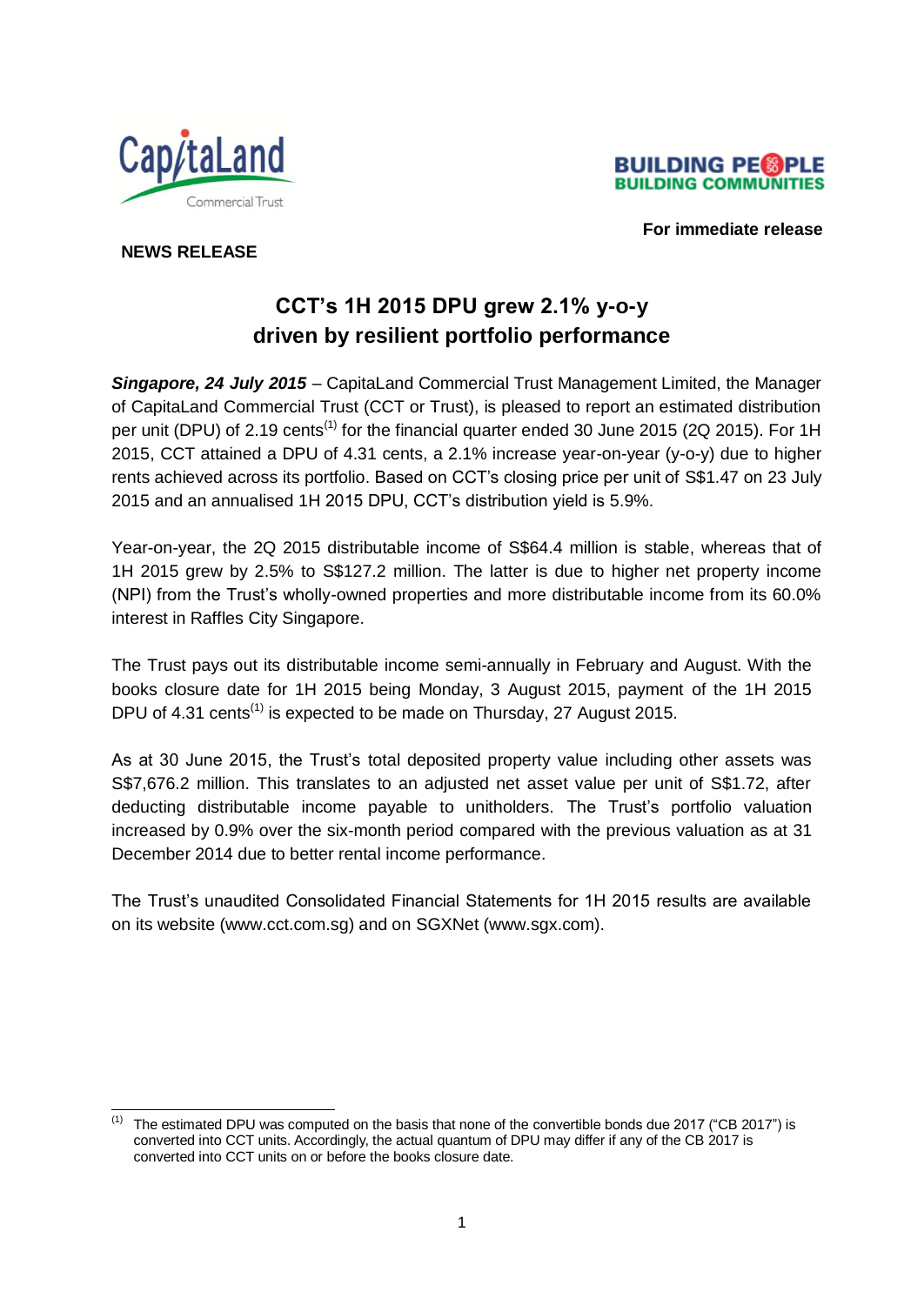# **Summary of CCT Group Results**

|                                    | 2Q 2015      | 2Q 2014 | Change<br>% | 1H 2015      | 1H 2014       | Change<br>% |
|------------------------------------|--------------|---------|-------------|--------------|---------------|-------------|
| Gross Revenue (S\$'000)            | 69,113       | 65,826  | 5.0         | 137,275      | 129,827       | 5.7         |
| Net Property Income (S\$'000)      | 53,859       | 51,997  | 3.6         | 107,827      | 102,700       | 5.0         |
| Distributable Income (S\$'000)     | 64,425       | 64,100  | 0.5         | 127,178      | 124,029       | 2.5         |
| -Taxable (S\$'000)                 | 64,425       | 61,750  | 4.3         | 127,178      | 121,679       | 4.5         |
| -Tax-exempt (S\$'000)              |              | 2,350   | <b>NM</b>   |              | 2,350         | <b>NM</b>   |
| <b>Distribution Per Unit (DPU)</b> | $2.19^{(1)}$ | 2.18    | 0.5         | $4.31^{(1)}$ | 4.22 $^{(2)}$ | 2.1         |
| (cents)                            |              |         |             |              |               |             |
| -Taxable (cents)                   | 2.19         | 2.10    | 4.3         | 4.31         | 4.14          | 4.1         |
| -Tax- exempt (cents)               |              | 0.08    | <b>NM</b>   | -            | 0.08          | <b>NM</b>   |

Ms Lynette Leong, Chief Executive Officer of the Manager, said, "We are pleased that CCT has delivered a continued rise in DPU over the first half of 2015. Continued growth in CCT's portfolio occupancy rate to 98.0% and increase in monthly average office portfolio gross rent to S\$8.88 psf reflect the resilience of CCT's portfolio. The Trust's balance sheet remains robust with a low gearing of 29.5%. 83.0% of the Trust's borrowings are on fixed interest rates which minimises CCT's susceptibility to rising interest rates. CCT also has the financial flexibility to execute potential growth opportunities, with debt headroom of S\$1.3 billion assuming 40.0% gearing."

Aggregate committed occupancy at CapitaGreen rose to 80.4% as at 30 June 2015. Of the total committed net lettable area (NLA) of 566,000 square feet, half of the space is leased to tenants who have relocated to CapitaGreen from other office buildings to meet expansion needs, while 6% is taken up by newly established entities or concepts in Singapore. These two categories have generated additional net demand of 167,000 square feet or 113% more than their previous areas. The remaining 44% of NLA is leased to tenants who are consolidating their operations into one location or consolidating to enhance operational efficiency, as well as those looking for better quality buildings. The building is now home to quality, reputable companies from diverse sectors that include insurance, energy and commodities and IT, media and telecoms. Including CapitaGreen, CCT's portfolio registered committed occupancy of 98.0% as at 30 June 2015 is above the Core CBD market occupancy level of 96.2% for the same period. For the rest of the year, tenant retention continues to be a priority with a view to sustaining the Trust's high occupancy.

Ms Leong added, "In anticipation of the relatively large new office supply in 2016 and 2017, we have been focusing our efforts on driving stable and sustainable financial performance. Since 2014, we have been actively reducing the amount of lease expiries in 2016 and 2017 as well as extracting operational efficiencies in property management. We are also exploring new, flexible alternatives of office space utilisation to generate new demand for the Trust's space."

<sup>-</sup> $(2)$  DPU for 1H 2014 of 4.22 cents consisted of the adjusted DPU of 2.04 cents from 2.08 cents for 1Q 2014 and DPU of 2.18 cents for 2Q 2014. The adjustment took into account the conversion of S\$61.5 million of convertible bonds due 2015 ("CB 2015") into 51.6 million Units in 1H 2014.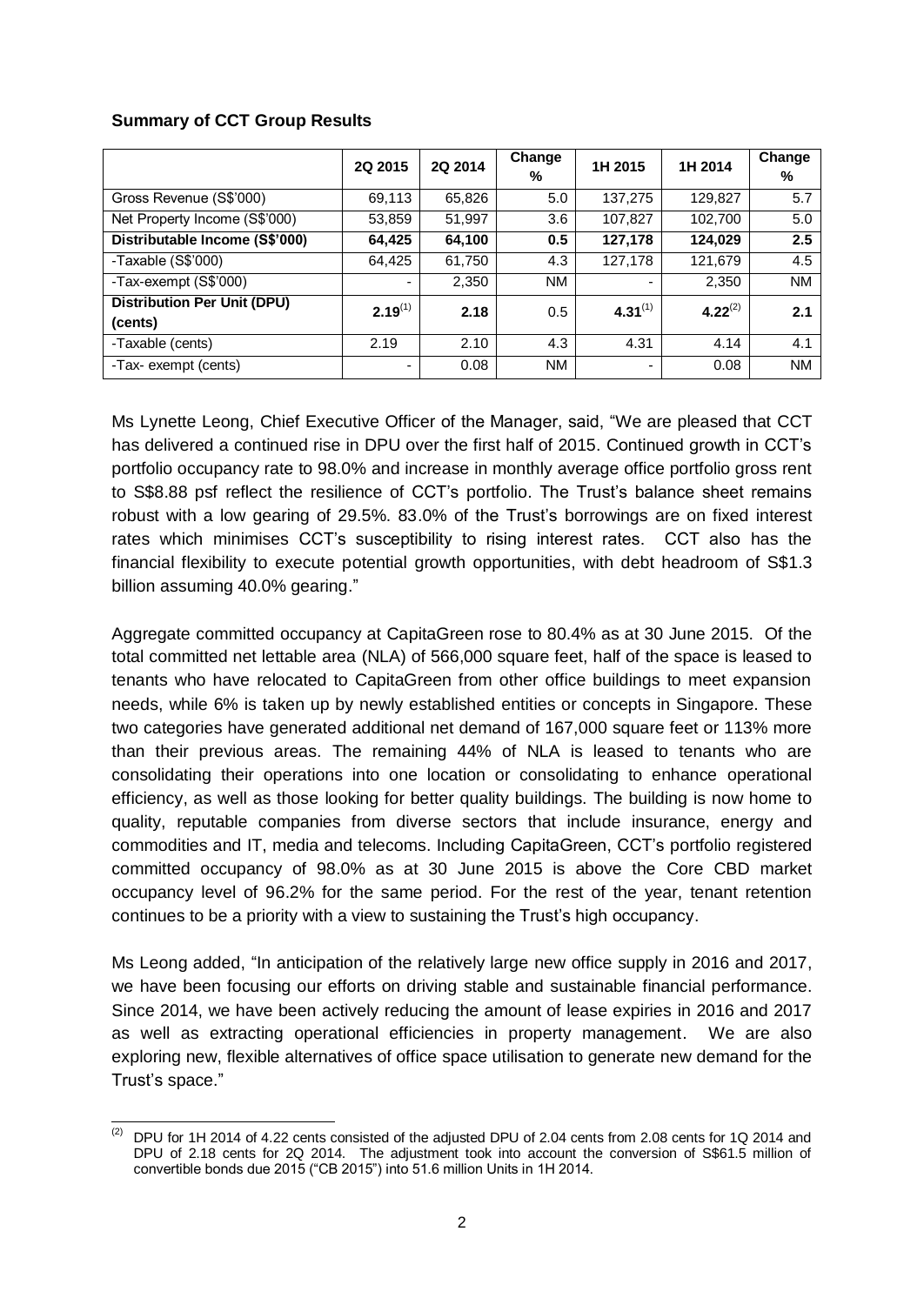In 2Q 2015, CCT signed approximately 179,000 square feet of new leases and renewals, of which 57% are new leases. New and renewed tenants in the quarter included Bank Islam Brunei Darussalam Berhad, Elion International Merchant Trading Asia Pte Ltd, Marubeni Asean Pte Ltd, Rakuten Asia Pte Ltd, Total Trading Gas & Power Asia Pte Ltd and Vertex Venture Management Pte Ltd.

CCT's monthly average office portfolio gross rent grew 1.1% over the quarter from S\$8.78 per square foot as at end March 2015 to S\$8.88 per square foot as at end June 2015. Among the Trust's Grade A properties, One George Street and Six Battery Road achieved monthly rents in the range of S\$12.50 per square foot and S\$14.80 per square foot. CapitaGreen achieved monthly rents between S\$12.05 per square foot to S\$16.00 per square foot.

On the capital management front, the Manager is working on refinancing CCT's debt ahead of maturities. The borrowings due in 2015 are, namely, a S\$356 million loan (based on CCT's 40% share) under MSO Trust which holds CapitaGreen and a S\$200 million mediumterm note. Both are expected to be refinanced before the end of 2015.

### Accolades

For its innovative and sustainable design with energy-efficient features, CapitaGreen was named 'Best Tall Building in Asia and Australasia' by the Council on Tall Buildings and Urban Habitats (CTBUH) on 22 June 2015. CTBUH is the world's leading resource for professionals focused on the design and construction of tall buildings and future cities.

### Outlook for Singapore Central Business District (CBD) Office Market

Based on CBRE data, Singapore's Core CBD occupancy rose marginally to 96.2% in 2Q 2015. As at end 2Q 2015, average monthly Grade A office market rent eased to S\$11.30 per square foot from S\$11.40 per square foot as at 1Q 2015. While vacancy levels are expected to remain relatively stable over the next six months, CBRE cautioned about the wave of new development completions from 2H 2016 onwards overshadowing any slowdown in demand.

# **About CapitaLand Commercial Trust** (www.cct.com.sg)

CapitaLand Commercial Trust is Singapore's first and largest commercial REIT with a market capitalisation of approximately S\$4.3 billion. CCT aims to own and invest in real estate and real estate-related assets which are income producing and predominantly used, for commercial purposes. The total value of CCT's deposited properties is S\$7.7 billion as at 30 June 2015, comprising a portfolio of 10 prime commercial properties in Singapore. The properties in Singapore are Capital Tower, Six Battery Road, One George Street, Raffles City (60.0% interest through RCS Trust), CapitaGreen (40.0% interest through the joint venture, MSO Trust), HSBC Building, Twenty Anson, Bugis Village, Wilkie Edge and Golden Shoe Car Park.

CCT has been a constituent of FTSE4Good Index Series (FTSE4Good), a series of benchmark and tradable indices derived from the globally recognised FTSE Global Equity